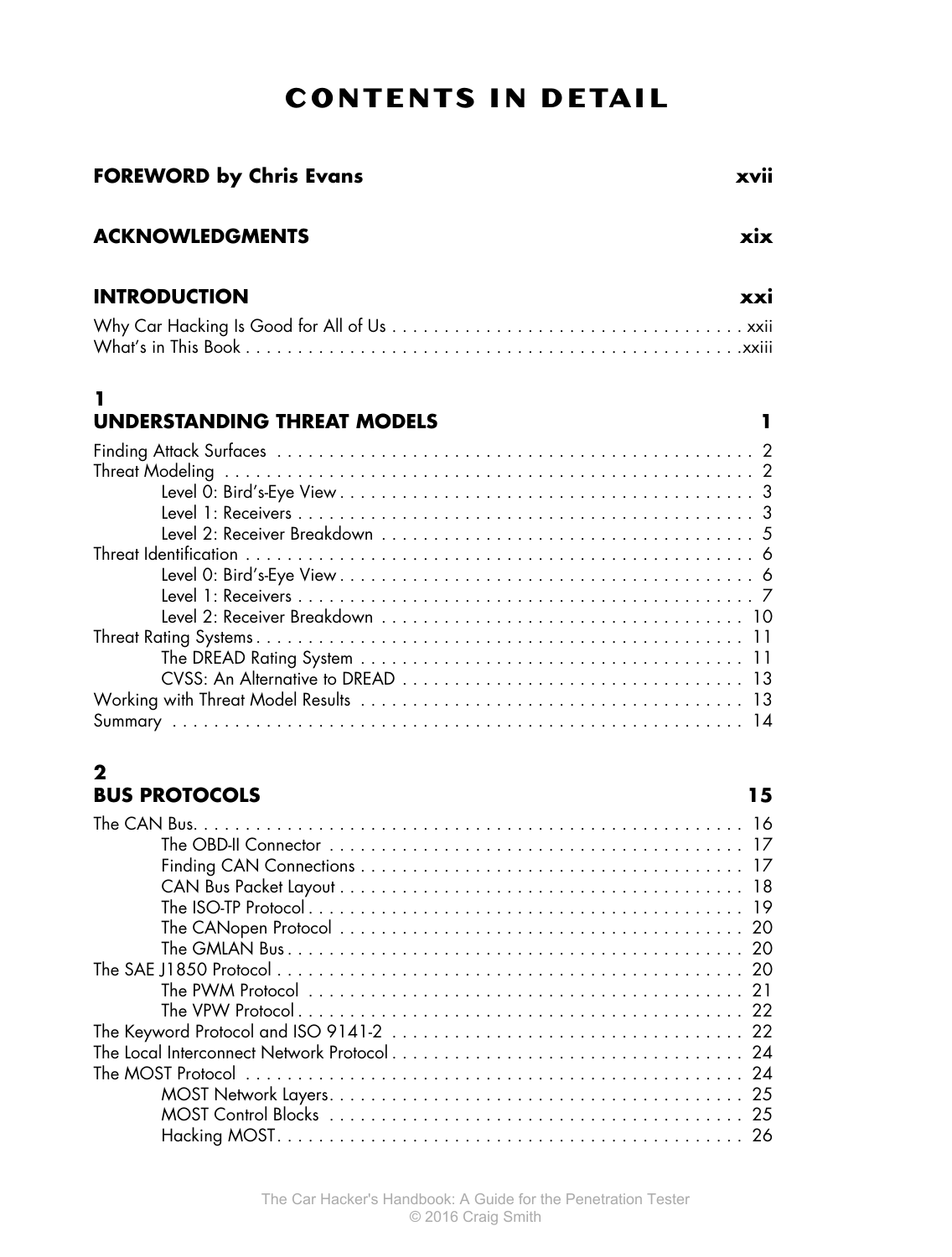# **3**

## **VEHICLE COMMUNICATION WITH SOCKETCAN 35**

# **4**

# **Diagnostics and Logging 51**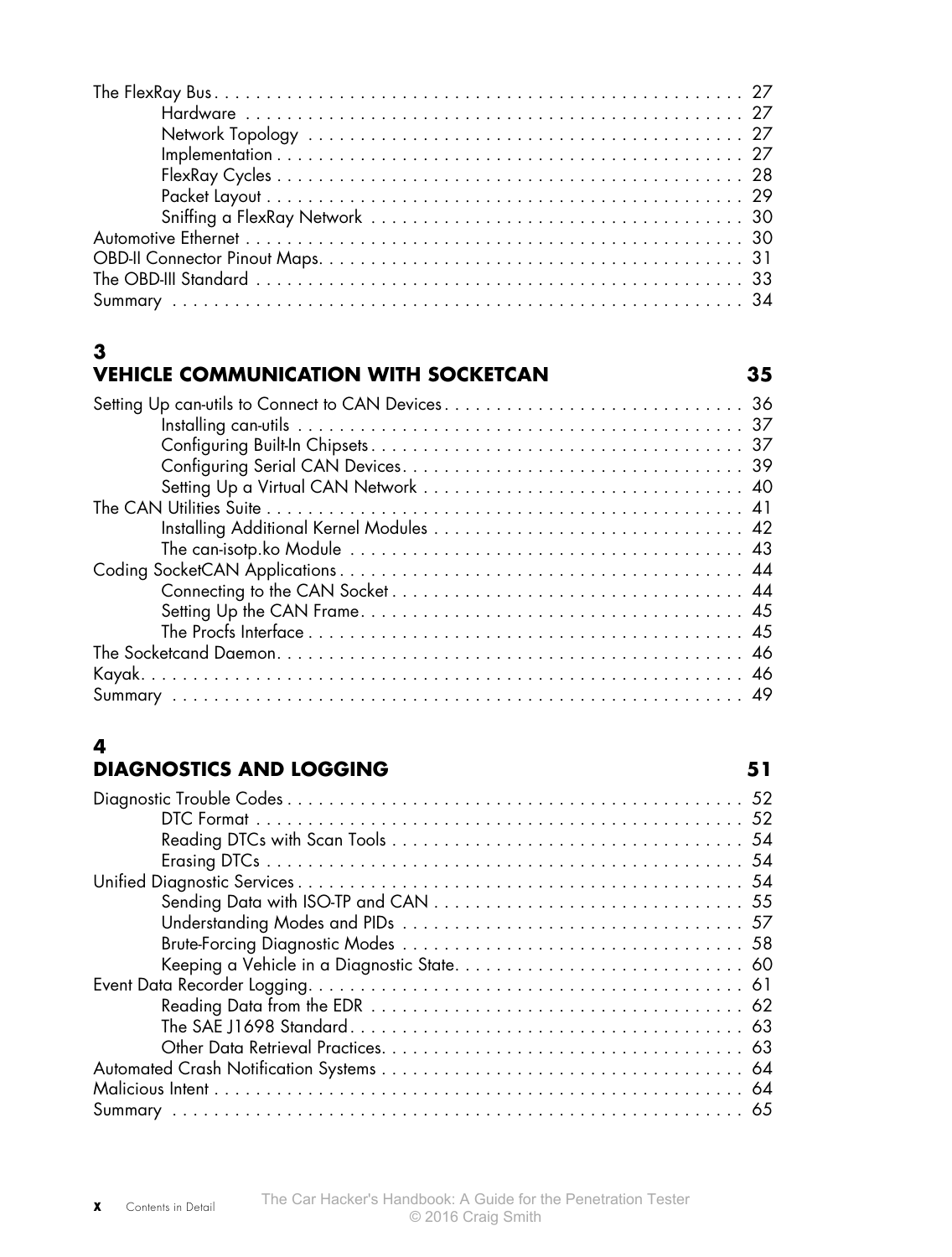### **5 REVERSE ENGINEERING THE CAN BUS 67**

| Reversing CAN Bus Communications with can-utils and Wireshark  68   |  |
|---------------------------------------------------------------------|--|
|                                                                     |  |
|                                                                     |  |
|                                                                     |  |
|                                                                     |  |
|                                                                     |  |
|                                                                     |  |
| Creating Background Noise with the Instrument Cluster Simulator  81 |  |
|                                                                     |  |
|                                                                     |  |
|                                                                     |  |
|                                                                     |  |
|                                                                     |  |
|                                                                     |  |
|                                                                     |  |
|                                                                     |  |
|                                                                     |  |
|                                                                     |  |
|                                                                     |  |

## **6 ECU Hacking 91**

| J2534: The Standardized Vehicle Communication API. 92         |
|---------------------------------------------------------------|
|                                                               |
|                                                               |
| Capitalizing on Front Door Approaches: Seed-Key Algorithms 94 |
|                                                               |
|                                                               |
|                                                               |
|                                                               |
|                                                               |
|                                                               |
|                                                               |
|                                                               |
|                                                               |
|                                                               |
|                                                               |

# **7**

# **Building and Using ECU Test Benches 115**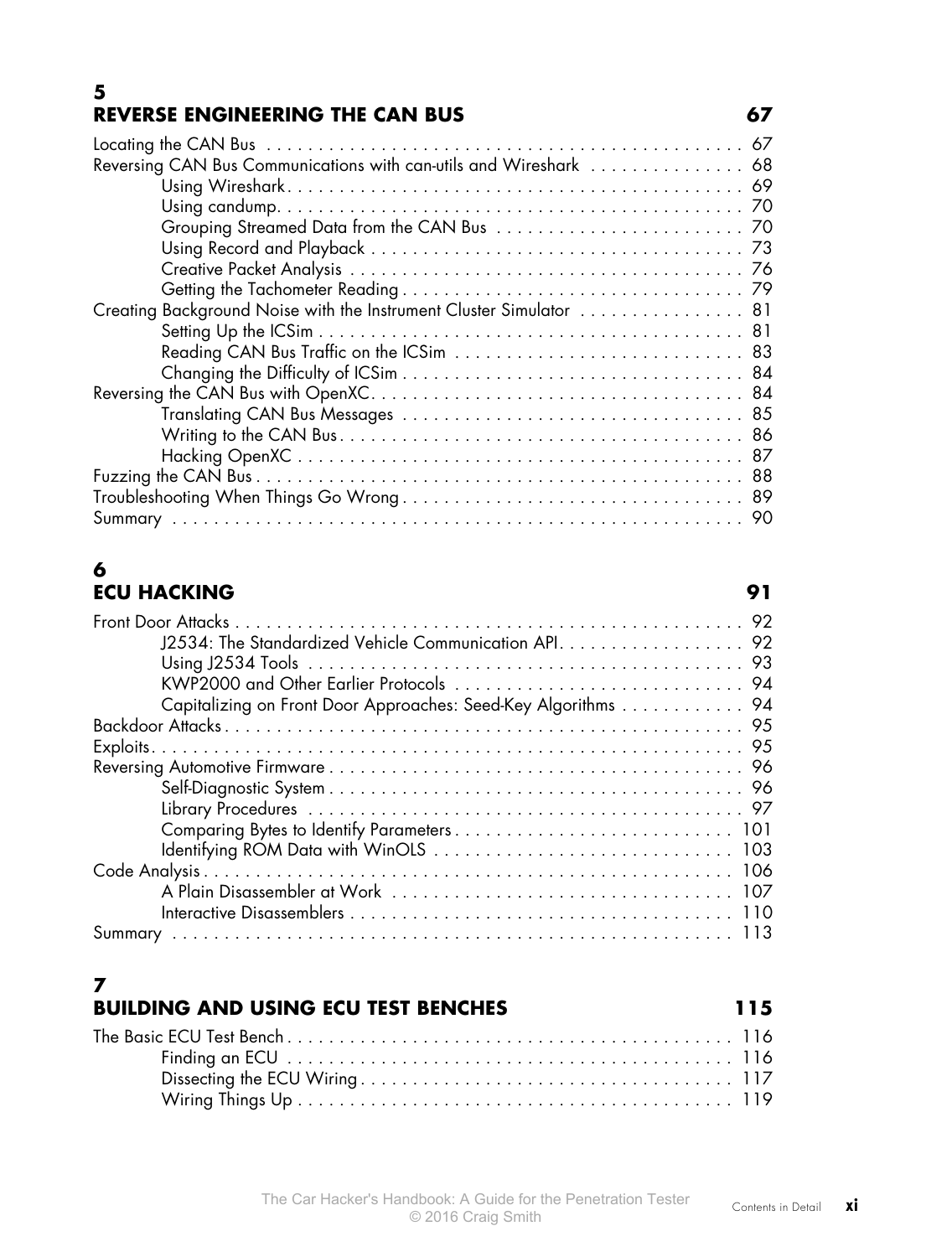| xii | Contents in Detail | The Car Hacker's Handbook: A Guide for the Penetration Tester<br>© 2016 Craig Smith |
|-----|--------------------|-------------------------------------------------------------------------------------|

# **9**

**8**

## **In-Vehicle Infotainment Systems 157**

Summary . . . . . . . . . . . . . . . . . . . . . . . . . . . . . . . . . . . . . . . . . . . . . . . . . . . . . . 156

| Brute-Forcing Secure Boot Loaders in Power-Analysis Attacks 138 |
|-----------------------------------------------------------------|
|                                                                 |
| Setting Up the ChipWhisperer for Serial Communications 140      |
|                                                                 |
|                                                                 |
|                                                                 |
|                                                                 |
|                                                                 |
|                                                                 |
|                                                                 |
|                                                                 |
|                                                                 |
|                                                                 |

# **Att acking ECUs and Other Embedded Systems 127**

Analyzing Circuit Boards . . . . . . . . . . . . . . . . . . . . . . . . . . . . . . . . . . . . . . . . . . . 128

Debugging Hardware with JTAG and Serial Wire Debug . . . . . . . . . . . . . . . . . . . . . 130

Identifying Model Numbers . . . . . . . . . . . . . . . . . . . . . . . . . . . . . . . . . . . 128 Dissecting and Identifying a Chip . . . . . . . . . . . . . . . . . . . . . . . . . . . . . . . 128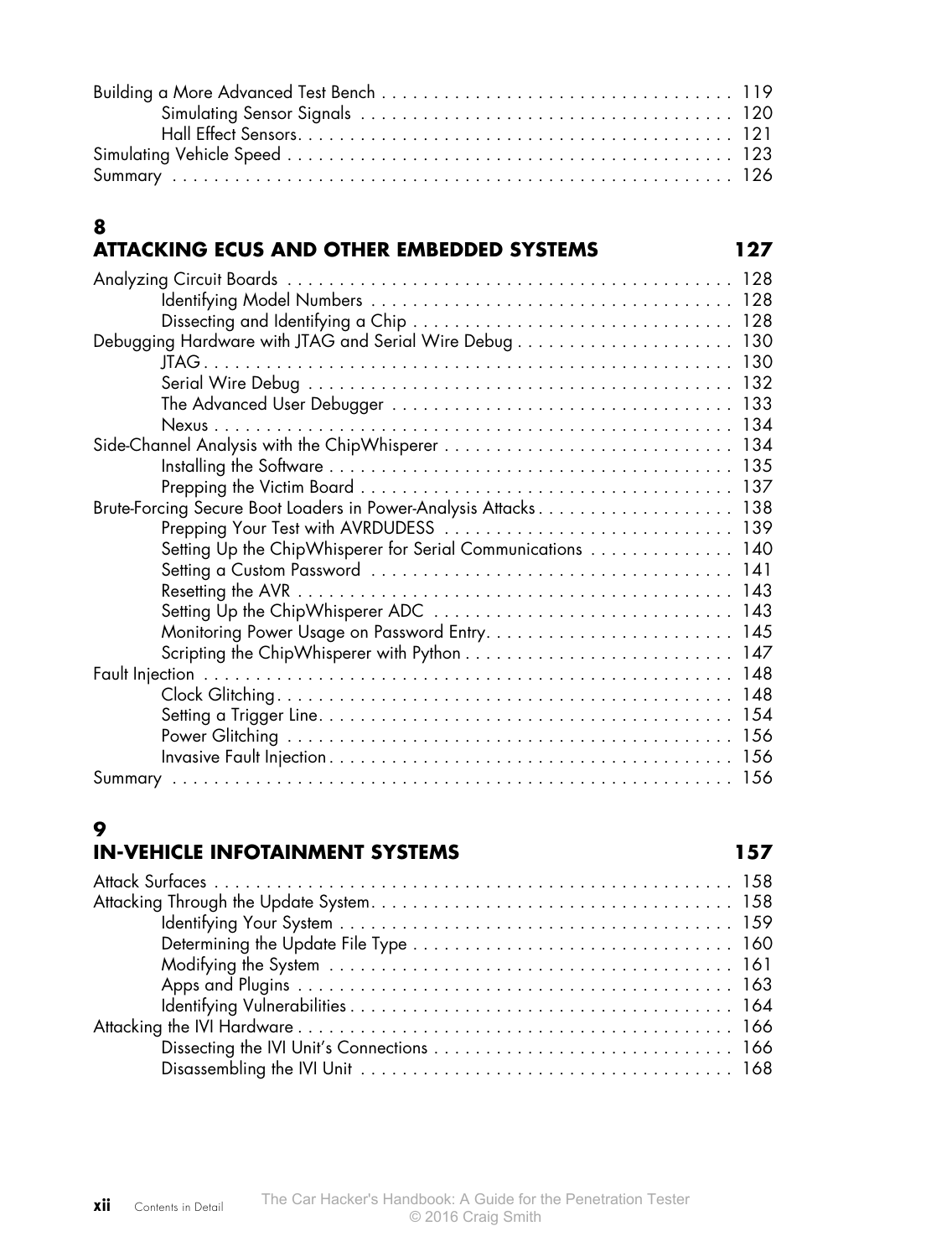### **10 Vehicle-to-Vehicle Communication 177**

# **11 Weaponizing CAN Findings 193**

# **12**

| <b>ATTACKING WIRELESS SYSTEMS WITH SDR</b> |  |
|--------------------------------------------|--|
|                                            |  |
|                                            |  |
|                                            |  |
|                                            |  |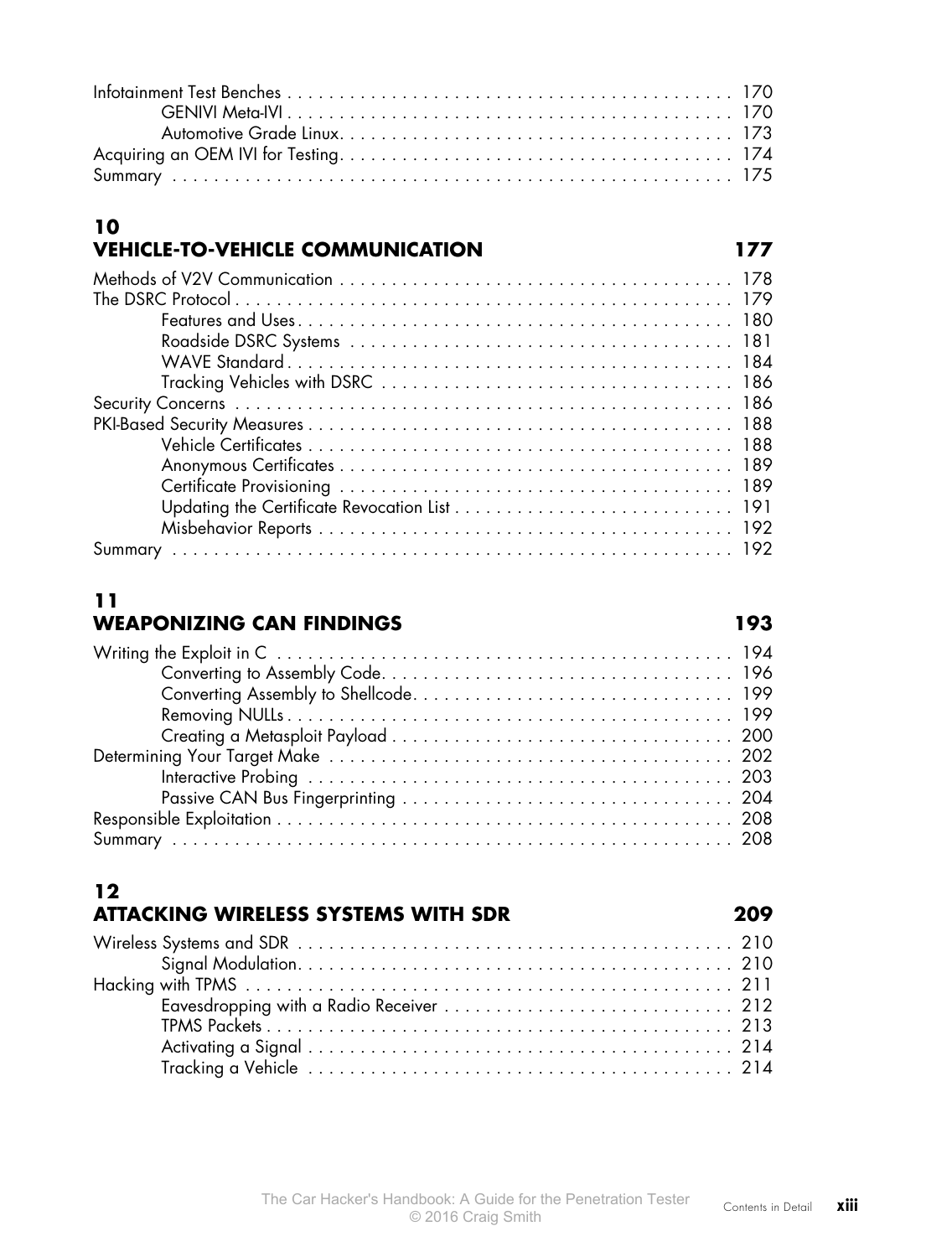| Physical Attacks on the Immobilizer System  228 |  |
|-------------------------------------------------|--|
|                                                 |  |
|                                                 |  |
|                                                 |  |

### **13 Performance Tuning 233**

### **A Tools of the Trade 241**

| Hardware |               |  |
|----------|---------------|--|
|          |               |  |
|          |               |  |
|          |               |  |
|          |               |  |
|          |               |  |
|          |               |  |
|          |               |  |
|          |               |  |
|          |               |  |
|          |               |  |
|          |               |  |
|          |               |  |
|          |               |  |
|          |               |  |
|          | AVRDUDESS GUL |  |
|          |               |  |
|          |               |  |
|          | 252           |  |
|          |               |  |

### **B Diagnostic Code Modes and PIDs 253**

| __________________________________ | ---- |
|------------------------------------|------|
|                                    |      |
|                                    |      |